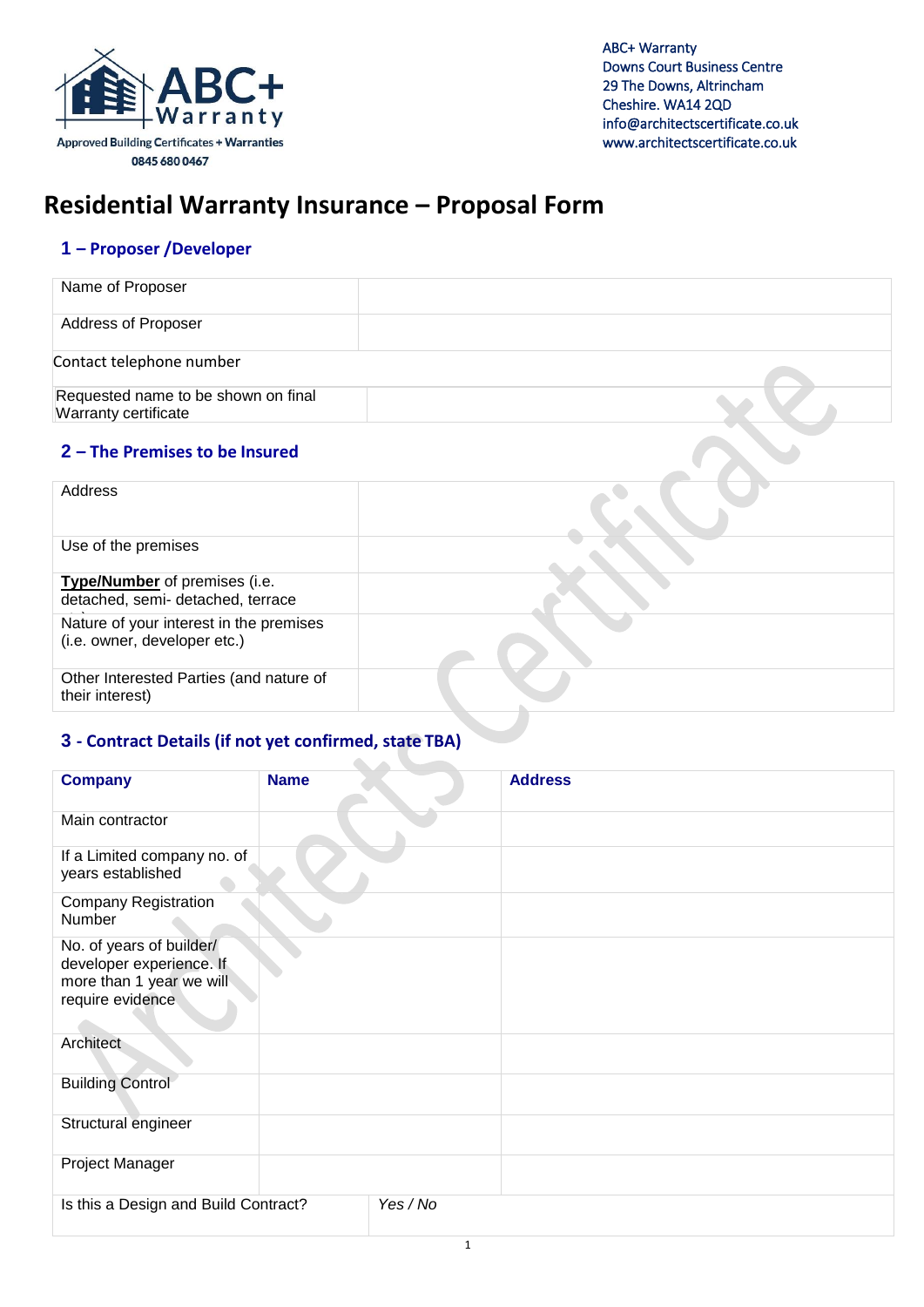

## **4 - Duration of Works**

| Commencement date of site clearance                                                                                           |              |              |  |
|-------------------------------------------------------------------------------------------------------------------------------|--------------|--------------|--|
| Commencement date of works                                                                                                    |              |              |  |
| Current build stage                                                                                                           |              |              |  |
| Anticipated completion date of works                                                                                          |              |              |  |
| If the works have already been completed, the practical<br>completion date                                                    |              |              |  |
| Full details of any phasing to take place                                                                                     |              |              |  |
| If the works have already commenced, please provide<br>the reason that a warranty was not arranged prior to start<br>on site. |              |              |  |
|                                                                                                                               |              |              |  |
| 5 - Construction Methods                                                                                                      |              |              |  |
| Foundations (strip foundations, piling, raft, etc.)                                                                           |              |              |  |
| If piled, maximum depth of piles and reason                                                                                   |              |              |  |
| Frame (stone, concrete, wood, metal,<br>prefabricated, etc.)                                                                  |              |              |  |
| Cladding (stone, concrete, walls, brick,<br>prefabricated, metal, etc.)                                                       |              |              |  |
| Roof (tiles, slates, corrugated sheets, etc.)                                                                                 |              |              |  |
| Is the roof flat or pitched                                                                                                   |              |              |  |
| *If a conversion, the rebuild cost of the<br>existing structure 'prior to new works'                                          |              |              |  |
| *If a conversion, the cost of new works<br>only to be carried out                                                             |              |              |  |
| *If a conversion - age of existing structure                                                                                  |              |              |  |
| Total floor area (including all floors)                                                                                       |              |              |  |
| Number of floors when completed:                                                                                              | Above ground | Below ground |  |
| Details of any innovative design/materials/structural<br>methods to be used                                                   |              |              |  |

## **6 – Ground Conditions:**

| Please describe if applicable |                |
|-------------------------------|----------------|
| Standard                      | Made up ground |
| Contaminated:                 | other          |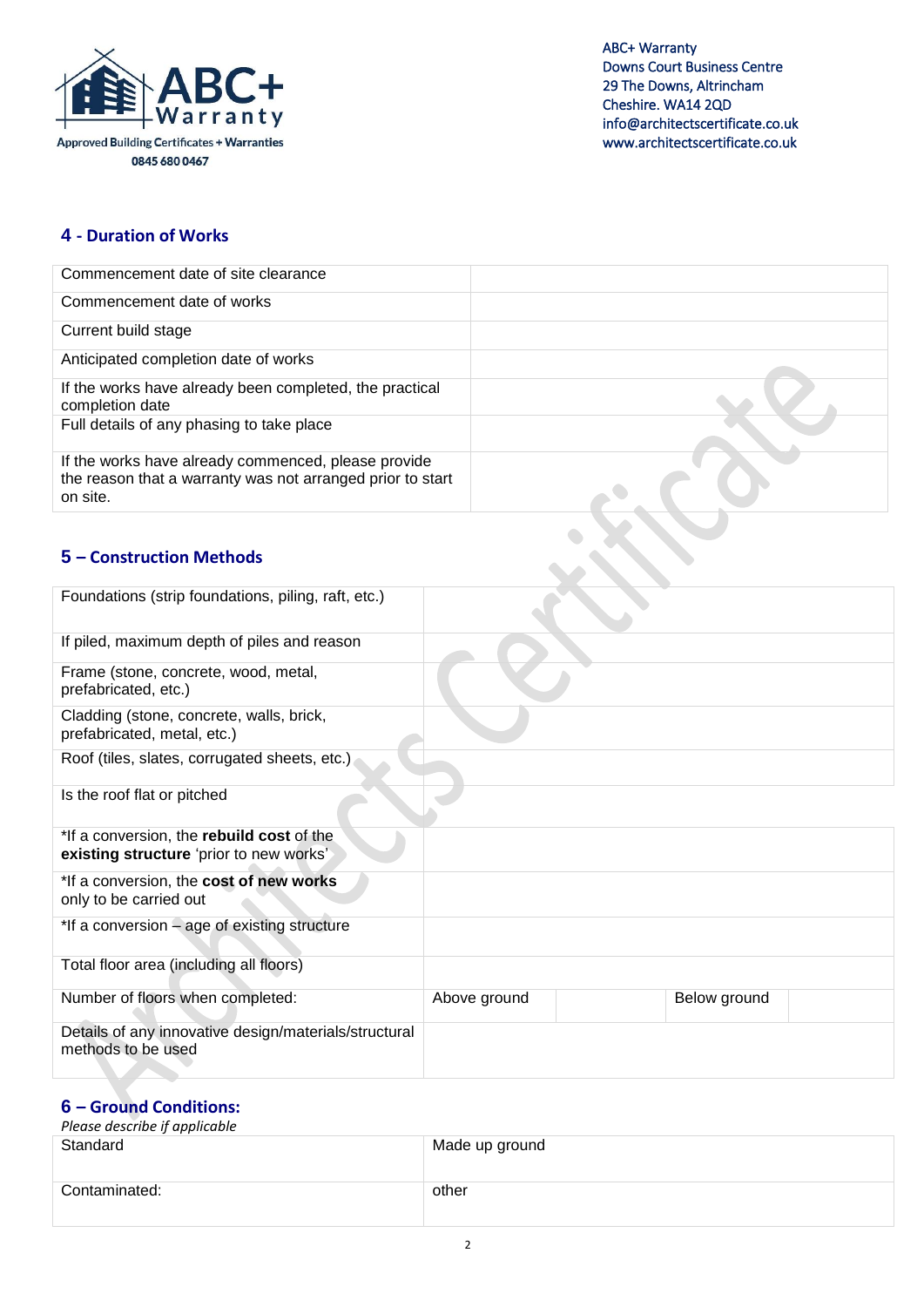

# **7 - Additional Requirements**

| Do you require developer insolvency cover?<br>Limit of 10% of the rebuild cost or £100,000<br>(whichever is the lesser for any one property) | Yes/No £ |
|----------------------------------------------------------------------------------------------------------------------------------------------|----------|
|----------------------------------------------------------------------------------------------------------------------------------------------|----------|

# **8 - Plot details:**

#### **Details of plot numbers, floor areas & sales prices**

Please include all plots including any commercial elements Place 'X' in appropriate boxes

| PLOTS/<br><b>UNITS</b>  | <b>ESTIMATED</b><br><b>SELLING PRICE</b> | SQ <sub>M</sub> | Total re build cost | <b>Anticipated</b><br>Sale value |
|-------------------------|------------------------------------------|-----------------|---------------------|----------------------------------|
| 1                       | £                                        |                 | £                   |                                  |
| $\overline{2}$          | £                                        |                 | £                   |                                  |
| 3                       | £                                        |                 | £                   |                                  |
| $\overline{\mathbf{4}}$ | £                                        |                 | £                   |                                  |
| $\overline{5}$          | £                                        |                 | £                   |                                  |
| 6                       | £                                        |                 | £                   |                                  |
| $\overline{7}$          | £                                        |                 | £                   |                                  |
| 8                       | £                                        |                 | £                   |                                  |
| 9                       | £                                        |                 | £                   |                                  |
| 10                      | £                                        |                 | £                   |                                  |
| 11                      | £                                        |                 | £                   |                                  |
| 12                      | £                                        |                 | £                   |                                  |
| 13                      | £                                        |                 | £                   |                                  |
| 14                      | £                                        |                 | £                   |                                  |
| 15                      | £                                        |                 | £                   |                                  |
| 16                      | £                                        |                 | £                   |                                  |
| 17                      | £                                        |                 | £                   |                                  |
| 18                      | £                                        |                 | £                   |                                  |
| 19                      | £                                        |                 | £                   |                                  |
| 20                      | £                                        |                 | £                   |                                  |
|                         |                                          |                 |                     |                                  |
| Total                   |                                          |                 |                     |                                  |
|                         |                                          |                 |                     |                                  |

Please continue on a separate sheet if necessary